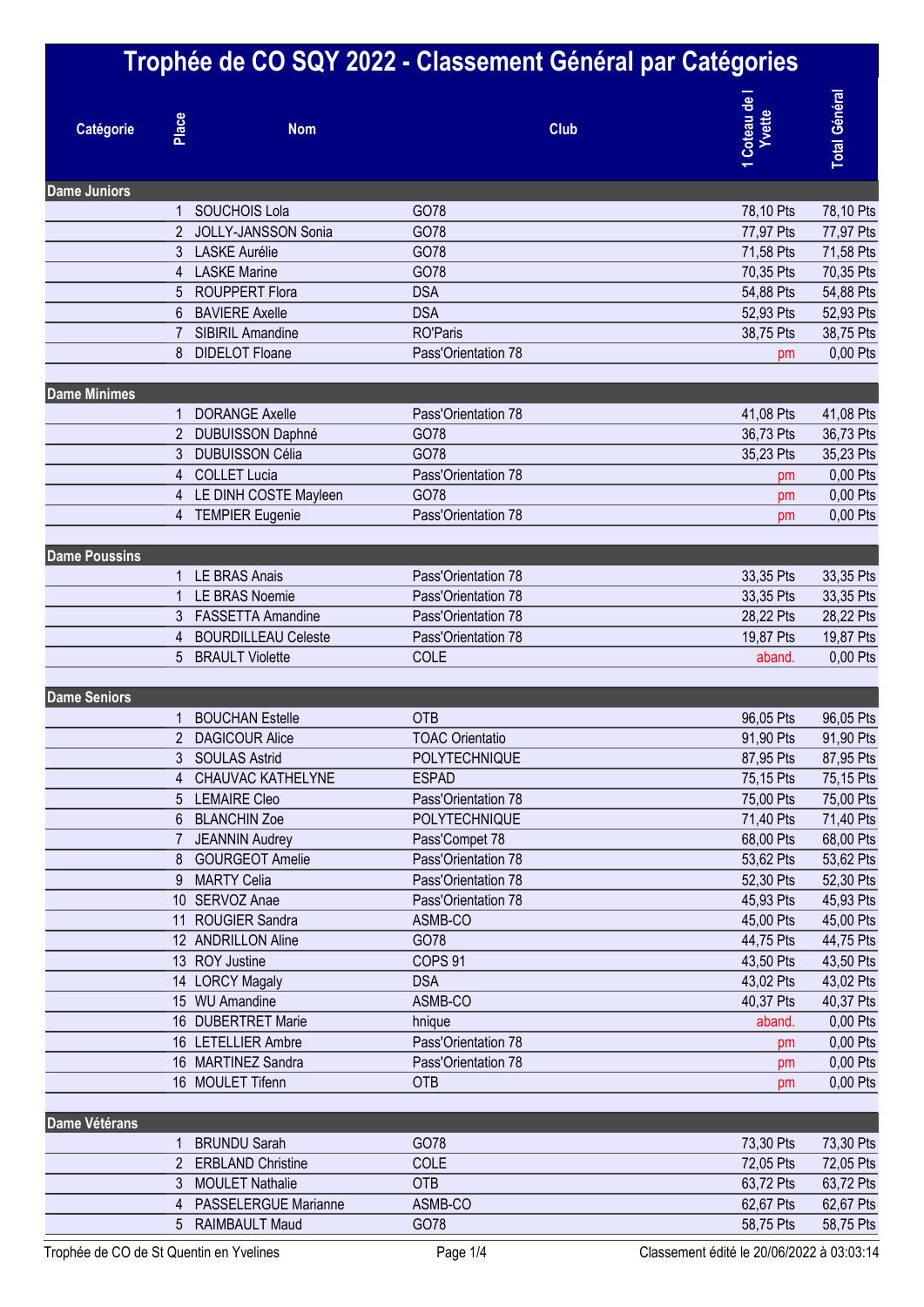|                       |                |                                                   | Trophée de CO SQY 2022 - Classement Général par Catégories |                                                  |
|-----------------------|----------------|---------------------------------------------------|------------------------------------------------------------|--------------------------------------------------|
| Catégorie             | Place          | <b>Nom</b>                                        | <b>Club</b>                                                | <b>Total Général</b><br>Coteau de l<br>Yvette    |
|                       | 6              | <b>VOLKOV Andrey</b>                              | <b>DSA</b>                                                 | 57,52 Pts<br>57,52 Pts                           |
|                       |                | VASILOI Nadejda                                   | <b>OPA MONTIGNY</b>                                        | 55,42 Pts<br>55,42 Pts                           |
|                       | 8              | <b>CROUSSE Anne</b>                               | COPS <sub>91</sub>                                         | 46,70 Pts<br>46,70 Pts                           |
|                       | 9              | <b>BOUCHART Dominique</b>                         | GO78                                                       | 42,92 Pts<br>42,92 Pts                           |
|                       |                | 10 ROCHE Céline                                   | Pass'Orientation 78                                        | 39,47 Pts<br>39,47 Pts                           |
|                       | 11             | <b>DIDELOT Melanie</b>                            | Pass'Orientation 78                                        | 7,58 Pts<br>7,58 Pts                             |
|                       |                | 12 BARRETT Mara                                   | Pass'Compet 78                                             | 0,00 Pts<br>pm                                   |
|                       |                | 12 FRATTINI Christine                             | Pass'Orientation 78                                        | 0,00 Pts<br>pm                                   |
|                       |                | 12 PETIT Guyonne                                  | ASMB-CO                                                    | 0,00 Pts<br>pm                                   |
|                       |                | 12 RINGOT Veronique                               | Pass'Orientation 78                                        | 0,00 Pts<br>pm                                   |
|                       |                |                                                   |                                                            |                                                  |
| <b>Homme Juniors</b>  |                | LE HELLOCO Alec                                   | <b>OPA MONTIGNY</b>                                        | 109,07 Pts<br>109,07 Pts                         |
|                       | 2              | MONTAGARD Grégoire                                | GO78                                                       | 93,92 Pts<br>93,92 Pts                           |
|                       | 3              | <b>DIDELOT Nathan</b>                             | Pass'Compet 78                                             | 76,13 Pts<br>76,13 Pts                           |
|                       | 4              | <b>JACOB RIGHINI Tittouan</b>                     | Pass'Compet 78                                             | 74,97 Pts<br>74,97 Pts                           |
|                       | 5              | <b>ANDRILLON Victor</b>                           | GO78                                                       | 69,43 Pts<br>69,43 Pts                           |
|                       | 6              | <b>JOLY Damien</b>                                | Pass'Orientation 78                                        | 64,55 Pts<br>64,55 Pts                           |
|                       |                |                                                   |                                                            |                                                  |
| <b>Homme Minimes</b>  |                |                                                   |                                                            |                                                  |
|                       |                | <b>YVART</b> Erwan                                | GO78                                                       | 88,02 Pts<br>88,02 Pts                           |
|                       | $\overline{2}$ | <b>ROUSSEAU Aleis</b>                             | Pass'Compet 78                                             | 78,12 Pts<br>78,12 Pts                           |
|                       | 3              | <b>GATINEAU Paul</b>                              | <b>ESPAD</b>                                               | 77,52 Pts<br>77,52 Pts                           |
|                       |                | <b>GATINEAU Julien</b>                            | <b>ESPAD</b>                                               | 74,02 Pts<br>74,02 Pts                           |
|                       | 5              | <b>BRAULT Leo</b>                                 | COLE                                                       | 73,47 Pts<br>73,47 Pts                           |
|                       | 6              | <b>COUSTE-CLERC Thomas</b>                        | GO78                                                       | 67,42 Pts<br>67,42 Pts                           |
|                       |                | <b>SEILIEZ Ambroise</b>                           | Pass'Orientation 78                                        | 60,00 Pts<br>60,00 Pts                           |
|                       |                | 8 HEDDERGOTT Anton                                | Pass'Orientation 78                                        | 53,90 Pts<br>53,90 Pts                           |
|                       | 9              | <b>CLAVERIE Raphael</b>                           | Pass'Orientation 78                                        | 51,28 Pts<br>51,28 Pts                           |
|                       |                | 10 TOMKINSON Arthur                               | <b>RO'Paris</b>                                            | 50,90 Pts<br>50,90 Pts                           |
|                       |                | 11 BONNEVIALLE Martin<br>12 WILLIAME Tiann        | <b>DSA</b><br>Pass'Orientation 78                          | 49,03 Pts<br>49,03 Pts<br>48,62 Pts<br>48,62 Pts |
|                       |                | 13 DORANGE Pierre                                 | Pass'Orientation 78                                        | 40,97 Pts<br>40,97 Pts                           |
|                       |                | 14 DUBBE Hugo                                     | Pass'Orientation 78                                        | 24,23 Pts<br>24,23 Pts                           |
|                       |                |                                                   |                                                            |                                                  |
| <b>Homme Poussins</b> |                |                                                   |                                                            |                                                  |
|                       |                | <b>SEILIEZ Gabriel</b>                            | Pass'Orientation 78                                        | 58,70 Pts<br>58,70 Pts                           |
|                       |                | 2 SOUCHOIS Artus                                  | GO78                                                       | 52,22 Pts<br>52,22 Pts                           |
|                       | 3              | <b>BRAULT Gabriel</b>                             | COLE                                                       | 48,73 Pts<br>48,73 Pts                           |
|                       | 4              | <b>ROHART Giulio</b>                              | Pass'Orientation 78                                        | 41,55 Pts<br>41,55 Pts                           |
|                       | 5              | <b>GAILDRY Louis</b>                              | Pass'Orientation 78                                        | 30,52 Pts<br>30,52 Pts                           |
|                       |                |                                                   |                                                            |                                                  |
| <b>Homme Seniors</b>  |                |                                                   |                                                            |                                                  |
|                       |                | <b>TINCHANT Johann</b>                            | <b>OTB</b>                                                 | 120,00 Pts<br>120,00 Pts                         |
|                       |                | 2 BOUCHAN Jérôme                                  | <b>OTB</b>                                                 | 114,52 Pts<br>114,52 Pts                         |
|                       |                | <b>FEIGNIER Eric</b>                              | COLE                                                       | 113,67 Pts<br>113,67 Pts                         |
|                       | 4              | <b>VASQUEZ Dorian</b>                             | <b>B.R.O.S</b>                                             | 113,20 Pts<br>113,20 Pts                         |
|                       | 5              | <b>THEMINES Anthony</b>                           | <b>RO'Paris</b><br>GO78                                    | 110,68 Pts<br>110,68 Pts<br>107,15 Pts           |
|                       | 6              | <b>BOUCHART Hugo</b><br><b>AVVISATI Francesco</b> | <b>RO'Paris</b>                                            | 107,15 Pts<br>103,42 Pts<br>103,42 Pts           |
|                       | 8              | ROUSSEAU Malo                                     | GO78                                                       | 103,13 Pts<br>103,13 Pts                         |
|                       | 9              | <b>GUILLEE Cyril</b>                              | <b>DSA</b>                                                 | 99,63 Pts<br>99,63 Pts                           |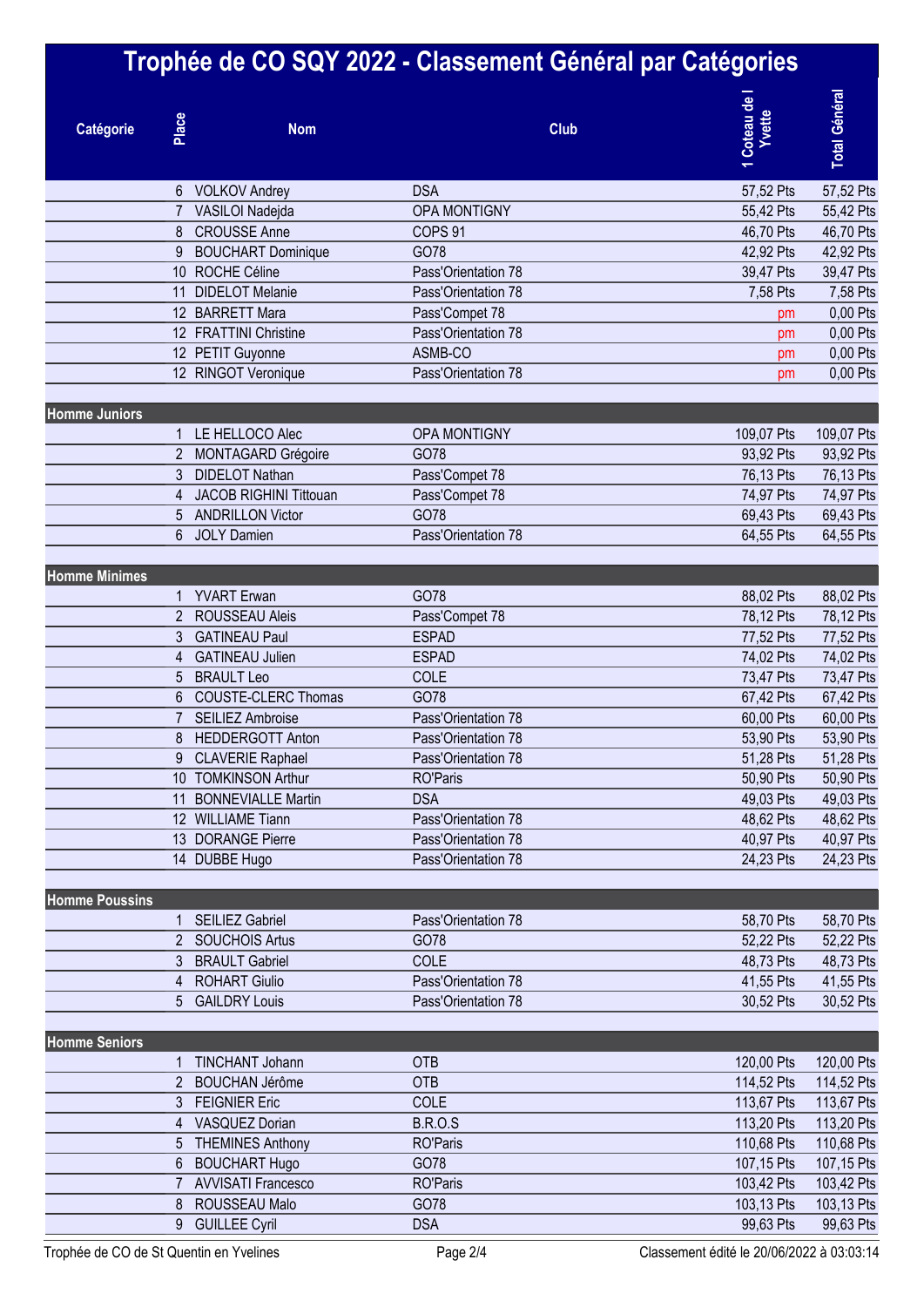|                |       |                                                  | Trophée de CO SQY 2022 - Classement Général par Catégories |                        |                        |
|----------------|-------|--------------------------------------------------|------------------------------------------------------------|------------------------|------------------------|
| Catégorie      | Place | <b>Nom</b>                                       | <b>Club</b>                                                | 1 Coteau de<br>Yvette  | <b>Total Général</b>   |
|                |       | 10 MACLE Bruno                                   | <b>OTB</b>                                                 | 97,15 Pts              | 97,15 Pts              |
|                | 11    | <b>CRUMIERE Gabriel</b>                          | GO78                                                       | 94,22 Pts              | 94,22 Pts              |
|                |       | 12 CHABANNE GARCIA Pierre                        | POLYTECHNIQUE                                              | 93,03 Pts              | 93,03 Pts              |
|                |       | 13 PINCEMIN Theophane                            | POLYTECHNIQUE                                              | 92,25 Pts              | 92,25 Pts              |
|                | 14    | <b>CAHUZAC Aymeric</b>                           | Pass'Compet 78                                             | 91,97 Pts              | 91,97 Pts              |
|                |       | 15 SIREJOL Pascal                                | GO78                                                       | 91,78 Pts              | 91,78 Pts              |
|                | 16    | <b>BAVIERE Pierre Emmanuel</b>                   | POLYTECHNIQUE                                              | 91,58 Pts              | 91,58 Pts              |
|                |       | 17 RUELLO Maxime                                 | <b>DSA</b>                                                 | 91,57 Pts              | 91,57 Pts              |
|                |       | 18 DESTRADE Matthieu                             | POLYTECHNIQUE                                              | 88,13 Pts              | 88,13 Pts              |
|                |       | 19 VILLERET Gaetan                               | Pass'Compet 78                                             | 86,17 Pts              | 86,17 Pts              |
|                |       | 20 MARCHAL Willy                                 | Rambouillet O.                                             | 84,52 Pts              | 84,52 Pts              |
|                |       | 21 MAINGUY Sylvain                               | <b>DSA</b>                                                 | 82,72 Pts              | 82,72 Pts              |
|                |       | 22 SAWKA Damien                                  | <b>ESPAD</b>                                               | 80,22 Pts              | 80,22 Pts              |
|                |       | 23 LEMAIRE Enzo                                  | Pass'Orientation 78                                        | 79,22 Pts              | 79,22 Pts              |
|                |       | 24 DESREZ Thomas                                 | COPS <sub>91</sub>                                         | 67,02 Pts              | 67,02 Pts              |
|                |       | 25 LAURENT Thomas                                | <b>RO'Paris</b>                                            | 66,00 Pts              | 66,00 Pts              |
|                |       | 26 MOTTU Philippe                                | Pass'Compet 78                                             | 63,97 Pts              | 63,97 Pts              |
|                |       | 27 DUBUISSON Simon                               | GO78                                                       | 56,83 Pts              | 56,83 Pts              |
|                | 28    | <b>LUCAS Antoine</b>                             | COLE                                                       | 8,77 Pts               | 8,77 Pts               |
|                |       | 29 FOUGEREUX Theodore                            | hnique                                                     | aband.                 | 0,00 Pts               |
|                |       | 29 SANGARE Alassane                              | hnique                                                     | aband.                 | 0,00 Pts               |
|                |       | 29 TEIXEIRA Margaux                              | Pass'Orientation 78                                        | pm                     | 0,00 Pts               |
|                |       | 29 DEPARTOUT Antoine                             | Pass'Orientation 78                                        | pm                     | 0,00 Pts               |
|                | 29    | <b>THIBAULT Nicolas</b>                          | Pass'Compet 78                                             | aband.                 | 0,00 Pts               |
|                |       |                                                  |                                                            |                        |                        |
| Homme Vétérans |       |                                                  |                                                            |                        |                        |
|                | 1     | <b>DAEM Adriaan</b>                              | GO78                                                       | 112,47 Pts             | 112,47 Pts             |
|                |       | 2 MOLLE Mickaël                                  | POLYTECHNIQUE                                              | 108,37 Pts             | 108,37 Pts             |
|                | 3     | <b>LEMAIRE Yann-Pierrick</b>                     | GO78                                                       | 105,00 Pts             | 105,00 Pts             |
|                | 4     | <b>JOURDAT Olivier</b>                           | Pass'Compet 78                                             | 104,70 Pts             | 104,70 Pts             |
|                | 5     | <b>MONTAGARD Frédéric</b>                        | GO78                                                       | 100,00 Pts             | 100,00 Pts             |
|                | 6     | <b>BAUCHET Pierre-Yves</b>                       | <b>DSA</b>                                                 | 97,87 Pts              | 97,87 Pts              |
|                | 7     | <b>MOULET Nicolas</b>                            | OTB                                                        | 94,92 Pts              | 94,92 Pts              |
|                | 8     | <b>MANCEL Stephane</b>                           | <b>DSA</b>                                                 | 91,87 Pts              | 91,87 Pts              |
|                | 9     | <b>JOLLY Antoine</b><br>10 PARDO Pierre-Emmanuel | GO78<br>COPS 91                                            | 91,57 Pts<br>91,13 Pts | 91,57 Pts              |
|                |       | 11 TOUZEAU Eric                                  | <b>DSA</b>                                                 |                        | 91,13 Pts              |
|                |       | 12 LAVAURE Guillaume                             | Pass'Orientation 78                                        | 90,82 Pts<br>90,00 Pts | 90,82 Pts<br>90,00 Pts |
|                |       | 13 FEUVRIER Luc                                  | GO78                                                       | 87,70 Pts              | 87,70 Pts              |
|                |       | 14 LE GALLIC Andre                               | Pass'Orientation 78                                        | 86,30 Pts              | 86,30 Pts              |
|                |       | 15 CLAVERIE Patrick                              | Pass'Compet 78                                             | 83,08 Pts              | 83,08 Pts              |
|                |       | 16 RAMOGNINO Lionel                              | Pass'Compet 78                                             | 76,90 Pts              | 76,90 Pts              |
|                |       | 17 JACOB Sylvain                                 | Pass'Compet 78                                             | 76,53 Pts              | 76,53 Pts              |
|                |       | 18 CONSTANT Nicolas                              | COPS 91                                                    | 73,90 Pts              | 73,90 Pts              |
|                |       | 19 RIVIERE Sébastien                             | Rambouillet O.                                             | 73,20 Pts              | 73,20 Pts              |
|                |       | 20 MARIE Didier                                  | <b>ESPAD</b>                                               | 73,10 Pts              | 73,10 Pts              |
|                |       | 21 PIGACHE Eric                                  | OPA MONTIGNY                                               | 72,15 Pts              | 72,15 Pts              |
|                |       | 22 ESTIVAL Jean-Luc                              | USM/CO                                                     | 71,72 Pts              | 71,72 Pts              |
|                |       | 23 PIVERT Jean-Baptiste                          | GO78                                                       | 71,22 Pts              | 71,22 Pts              |
|                |       | 24 GIBART Jocelyn                                | GO78                                                       | 70,38 Pts              | 70,38 Pts              |
|                |       | 25 GATINEAU Christophe                           | <b>ESPAD</b>                                               | 69,68 Pts              | 69,68 Pts              |
|                |       | 26 LETELLIER Erik                                | Pass'Orientation 78                                        | 69,65 Pts              | 69,65 Pts              |
|                |       |                                                  |                                                            |                        |                        |